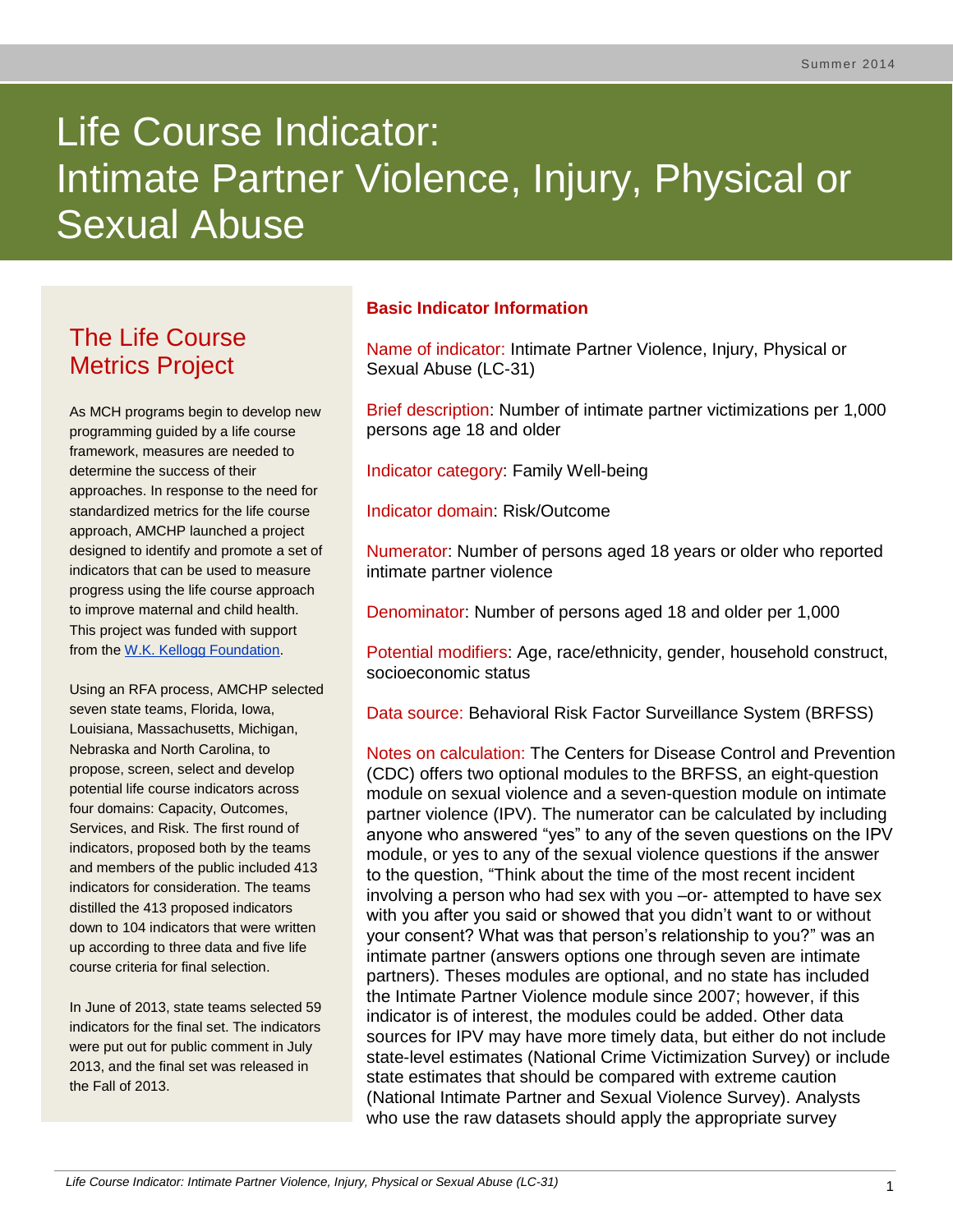weights to generate the final estimates.

Similar measures in other indicator sets: Preconception Health Indicator H1; HP 2020 Focus area IVP-39

# **Life Course Criteria**

#### *Introduction*

Intimate Partner Violence (IPV) is defined as the physical, sexual, or psychological harm by a current or former partner or spouse. This harm can take numerous forms, and has historically been defined through four different types: 1) physical violence, 2) sexual violence, 3) threats of physical or sexual violence and 4) psychological/emotional violence caused by acts, threats of acts, or coercive tactics, including stalking [21]. The occurrence of IPV is complex, multifaceted, and increasingly gaining public attention. It is inclusive of rape, domestic violence, sexual assault, and reproductive coercion, and has deep relevance for programs serving the maternal and child health population, including but not limited to home visiting, family planning, injury and mortality surveillance, and direct services, as well as law enforcement and schools, colleges, and universities. Programs addressing IPV must focus not only on the primary prevention of violent acts, injury, and death, but also assessment and intervention, including the removal from danger, and mediation of the lifelong consequences of exposure to IPV. These lifelong consequences relate not just to the victim but also the victim's family, including children that may have directly or indirectly witnessed the IPV.

In the United States, the estimated annual rate of IPV of persons aged 12 and older has declined by 64 percent from 1994 to 2010, 9.8 to 3.6 victimizations per 1,000 persons respectively. However, this decline has slowed in recent years from 3.8 per 1,000 in 2005 to 3.6 per 1,000 in 2010 [10], and recent reports indicate that every minute, 20 individuals become victims of physical violence by an intimate partner. The complexity of reducing the prevalence of IPV originates in part from the abuse being hidden from public view, its consequences silent within its victims, and its 'syndemic' association with other public health challenges, including depression and psychological disorders, substance abuse, and sexually transmitted infections. However this interrelatedness also points to multiple touch-points with community members, teachers and professors, health professionals, and public servants, who can interrupt the cycle.

The prevalence of IPV among the U.S. population differs based both on the measurement or surveillance system used and the type of IPV (physical, sexual, threats, or psychological/emotional violence). To provide the most recent data possible, this narrative utilizes data from the National Crime Victimization Survey and recent results from the National Intimate Partner and Sexual Violence Survey (NIPSVS).

#### *Implications for equity*

Experiences of IPV and sexual violence vary by gender, race/ethnicity, and socioeconomic status. Nearly one in 10 women in the United States has been raped by an intimate partner in her lifetime. A comparable statistic is not available for men, due to too few men reporting rape by an intimate partner to produce a reliable estimate. Women are more than two times more likely to have experienced sexual violence other than rape by an intimate partner as compared to men (16.9 percent versus 8.0 percent) and have a lifetime prevalence of stalking by an intimate partner more than five times greater than men (10.7 percent versus 2.1 percent). Women also have a significantly higher prevalence of other experiences of IPV, including severe physical violence by an intimate partner. However, certain types of IPV do affect men as much or more than women. Nearly half of both men and women have experienced at least one psychologically aggressive behavior by an intimate partner during their lifetime, and of individuals that report IPV, men are more likely than women (92.1 percent versus 56.8 percent) to experience physical violence only. All of these data must be considered within the context of disclosure of victimization, however: it is estimated that 84.2 percent of female victims, compared to 60.9 percent of male victims, disclose their own experiences with IPV. However, the high prevalence of experiences of IPV among women above that of men underscore the significance of IPV as not just a public health issue, but a gender justice issue as well.

Variations in experiences of IPV by race/ethnicity and socioeconomic status point to other important inequities. Black, non-Hispanic women (43.7 percent) and multiracial non-Hispanic women (53.8 percent) have a higher lifetime prevalence of rape, physical violence, or stalking by an intimate partner compared to White non-Hispanic women (34.6 percent) and Asian or Pacific-Islander non-Hispanic women (19.6 percent). Similar disparities exist among men, however, American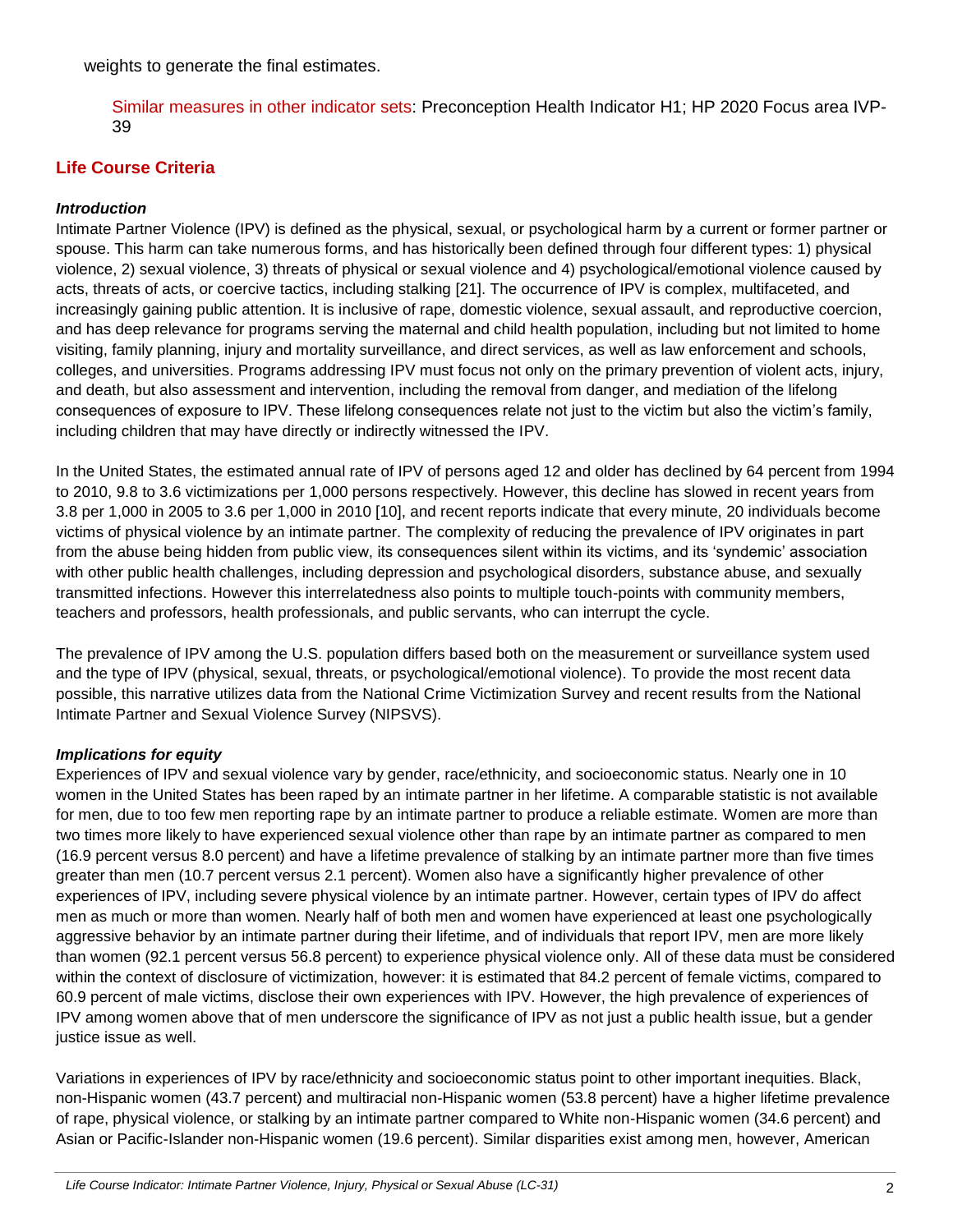Indian or Alaska Native non-Hispanic men have the highest lifetime prevalence (45.3 percent). With regard to poverty and socioeconomic status, while there is a significantly higher prevalence of IPV among men and women who experienced food insecurity in the past 12 months, the difference is most pronounced among women and men who experience housing insecurity: Women who experienced housing insecurity in the past twelve months were more than four times more likely to experience rape, physical violence, or stalking by an intimate partner, and for men, they are more than two times more likely to experience these episodes of violence [25].

The relationship between socioeconomic factors and IPV is complex. The CDC and World Health Organization (WHO) list low income, economic stress, and poverty as risk factors for IPV [6,7]. It has also been found that as socioeconomic status increases, the risk for IPV decreases by as much as 72 percent [12]. There also is evidence to suggest that as parental educational level increases, the risk for IPV decreases [11]. IPV has proven to vary based on household composition [11, 10], with females living in households comprised of one female adult raising multiple children experiencing IPV at a rate of ten times that of their peers living in a household with two married adults and multiple children [10]. Some research models suggest that the association between socioeconomic status and IPV is in part due to the stressors associated with poverty but also power, including maternal economic dependency and gender beliefs. A recent study by Golden and colleagues found that women were at higher risk for one or more types of IPV when these risk factors were present [26]. For example, the odds of a woman experiencing emotional abuse or coercion who did not have control over household finances were more than two times greater than women who did have control over the finances, and traditional gender beliefs were associated with a seven-fold increased risk for physical assault.

#### *Public health impact*

According to the National Intimate Partner and Sexual Violence Survey implemented in 2010 [25], millions of Americans are victims of IPV, sexual violence, and stalking every year. In fact, every minute, 20 individuals become victims of physical violence by an intimate partner. The most comprehensive resource available on the societal costs of IPV is a CDC study from 2003 [27]. In the report, the team details how the millions of injuries, both seen and unseen, from IPV result in a loss of nearly eight million days of paid work, or the equivalent of 32,000 full-time jobs, and nearly 5.6 million days of household productivity. Using cost estimates from 1995, the research team estimated the cost of IPV, in 1995, to exceed \$5.8 billion, which included \$4.1 billion for direct medical and mental health care services, \$0.9 billion for lost productive from paid work and household chores, and \$0.9 billion in lifetime earnings lost by victims. When updated to 2003 dollars, this value exceeded \$8.3 billion. Brown and colleagues more recently attempted to measure the health care costs attributable to IPV, and identified a medical cost burden within the first 12 months after victimization ranging from \$2.3-7.0 billion alone [29]. These numbers most likely underestimate the true cost of IPV. For example, victims of IPV often need services outside of the medical field such as the need for housing, victim advocacy, and legal services, which can be costly [13].

For the individual, the effects of experiences of IPV are far-reaching and difficult to quantify. For example, Fishman and colleagues found that women who experience IPV not only have higher health care costs, but these health care costs remain high for more than three years after the cessation of the violence [28]. As may be expected, health care costs and utilization are also higher for children of mothers who experienced IPV, both if the IPV occurred before the child was born and if the child was directly exposed to it [30].

#### *Leverage or realign resources*

The violence prevention arm of the CDC has implemented funds from the *Violence Against Women Act* (VAWA) to help reduce societal costs associated with the victimization of women, sexual assault, rape and IPV. Given the significant public health impact of IPV, in 2013, Congress passed and President Obama signed VAWA into law, a renewal of the previous legislation passed in 1994. Areas of focus of the law include justice and safety specifically for Native American women and lesbian, gay, bisexual, and transgender (LGBT) survivors of violence, safe housing, protections for immigrants, justice on campuses, and the maintenance of previous VAWA grant programs.

Based on researchers cost benefit analysis, the net benefit of VAWA is estimated at \$16.4 billion [15]. Approximately \$14.8 billion in victimization costs are averted due to VAWA, which only costs \$1.6 billion to implement. At the individual level, VAWA is estimated to cost \$15.50 per woman, yet saves \$159 per U.S. women in averted victimization costs, suggesting VAWA to be a fiscally efficient program. Actions taken through VAWA have championed interventions that focus on IPV prevention in addition to treatment for victims.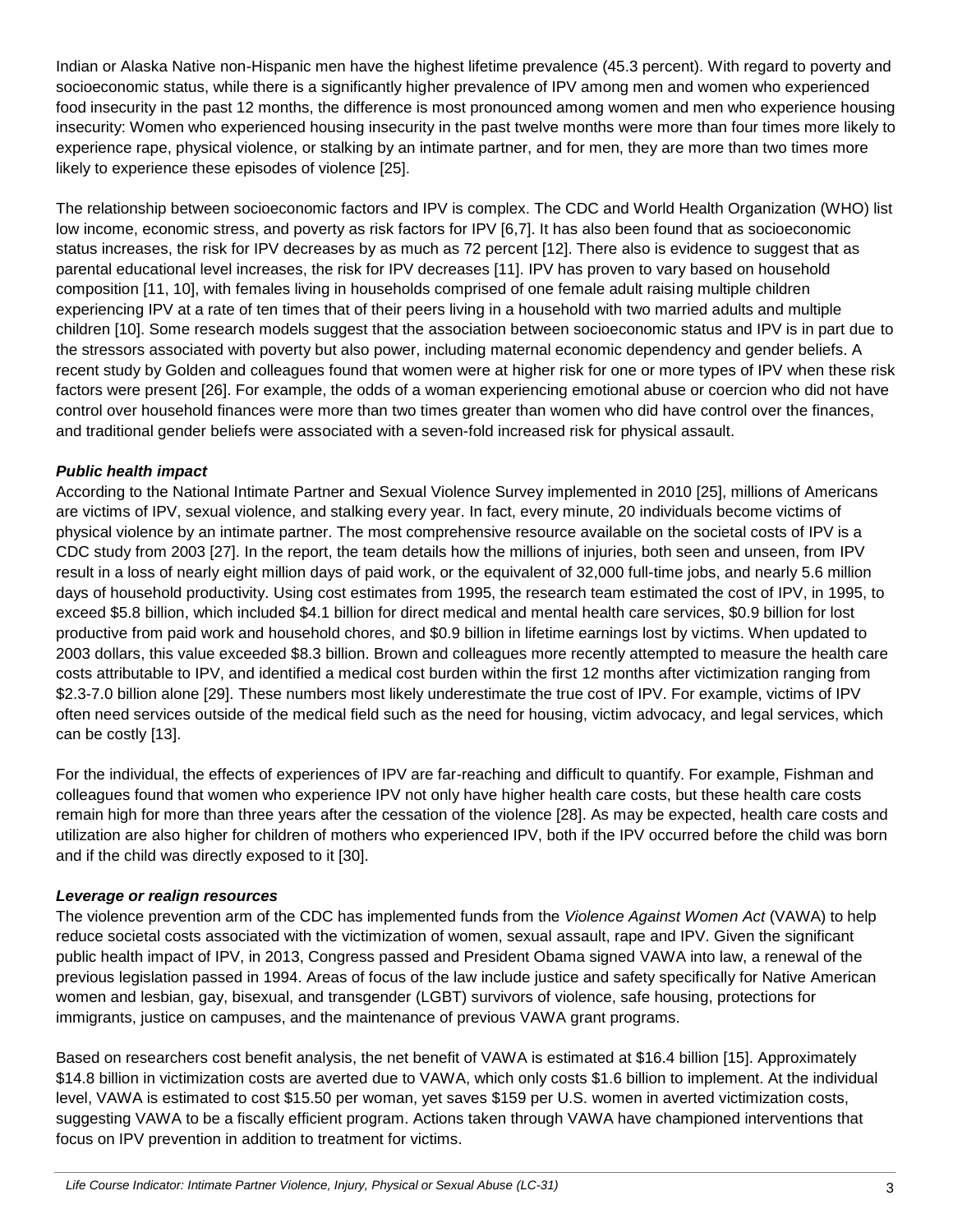The CDC Division of Violence Prevention has outlined objectives and prevention strategies that focus on preventing IPV before it occurs [16]. These include reducing factors that put people at risk for IPV perpetration as well increasing factors that protect against victimization. Strategies to achieve this include instruction on non-violent conflict resolution, effective communication skills, negotiation and adjustment to stress, and building healthy relationships through the belief in partner autonomy [16]. These priorities outlined by the CDC are synergistic with a number of maternal and child health efforts seeking to reduce IPV.

For example, the Affordable Care Act (ACA) authorized the creation of the Maternal, Infant, and Early Childhood Home Visiting Program (MIECHV) under a new section of Title V of the Social Security Act. It provides \$1.5 billion over five years to states, tribes, and territories to develop and implement one or more evidence based home visitation models. One of the six benchmark areas against which states are being measured is the reduction of crime, including domestic violence. Many of the evidence-based home visiting models include a domestic violence assessment, with the goal of connecting the family to needed supports. With services being delivered in the context of the home, home visitors are in a unique position to break the cycle of intergenerational violence, domestic violence, child maltreatment, and adverse childhood experiences. The Family Violence Prevention Fund published a guide for policymakers to this end, underscoring the importance of collaborating with state home visiting programs in the implementation of a unified approach to reduce IPV [31].

In addition to the implementation of MIECHV, state MCH programs can bring together diverse partnerships to impact IPV prevalence. Collaborations may include working with schools and universities on risk factors for violence and outreach and services for potential victims and survivors, implementation of prevention curricula with students, and appropriate responses to suspected or confirmed events; collaborating with and training first responders in their encounters with domestic violence; and developing community-based programs and social marketing strategies that address gender norms and healthy relationships, beginning at a young age.

In recent years, prevention interventions utilizing these strategies have grown in support and are beginning to develop an evidence base. For example the prevention program "Safe Dates" and others like it have gone through rigorous testing to prove their efficacy in preventing IPV [17,18].

#### *Predict an individual's health and wellness and/or that of their offspring*

The impact of IPV on an individual, family and community cannot be considered within a vacuum; multiple forms of violence co-occur in communities, and the impact of IPV on an individual is an amalgamation of the effects of this context [32]. The physical and mental impact of current and previous exposure to IPV is profound, with consequences of victimization leading to hospitalization, disability or death [4,8,14]. Victims of IPV can experience physical injuries such as cuts, bruises, broken bones and internal injuries [13]. The chronic stress brought on by IPV can also have a negative impact on the cardiovascular, gastrointestinal, endocrine and immune systems [14]. IPV victims are at an increased risk for contracting sexually transmitted infections (STIs), including HIV/AIDS [13]. Female victims of IPV can experience issues related to their reproductive health, including; gynecological disorders, unwanted pregnancy, and unsafe abortion [6].

Along with physical health, victims of IPV often suffer negative mental health consequences like depression, anxiety, low self-esteem, posttraumatic stress disorder (PTSD) symptoms, inability to trust, sleep disturbances, and suicidal thoughts or actions [14, 25]. Those who experience IPV are more likely to display behaviors that present further health risks compared to those who have not. These negative health behaviors include; engaging in high-risk sexual behavior like engaging in unprotected sex and choosing unhealthy sexual partners, using harmful substances like illicit drugs, as well as unhealthy dieting behaviors like fasting, vomiting and overeating [14]. Novel research approaches currently point to 'syndemic' or synergistic effects of health issues associated with IPV, where the negative impacts associated with IPV are intensified and co-occur frequently with other health issues, including HIV/AIDS and substance use [33]. Approximately 324,000 pregnant women experience some form of IPV each year in the United States [8], which can have negative effects on the pregnancy, and may result in premature labor and preterm birth. As previously described, children of a parent or caregiver that has experienced IPV are more likely to have higher health care costs, and by nature of living in the same home as the mother, be exposed to violence at a young age, having lifelong developmental impacts. Children who are witnesses to IPV amongst parents or caregivers are at-risk for physical and emotional trauma such as injury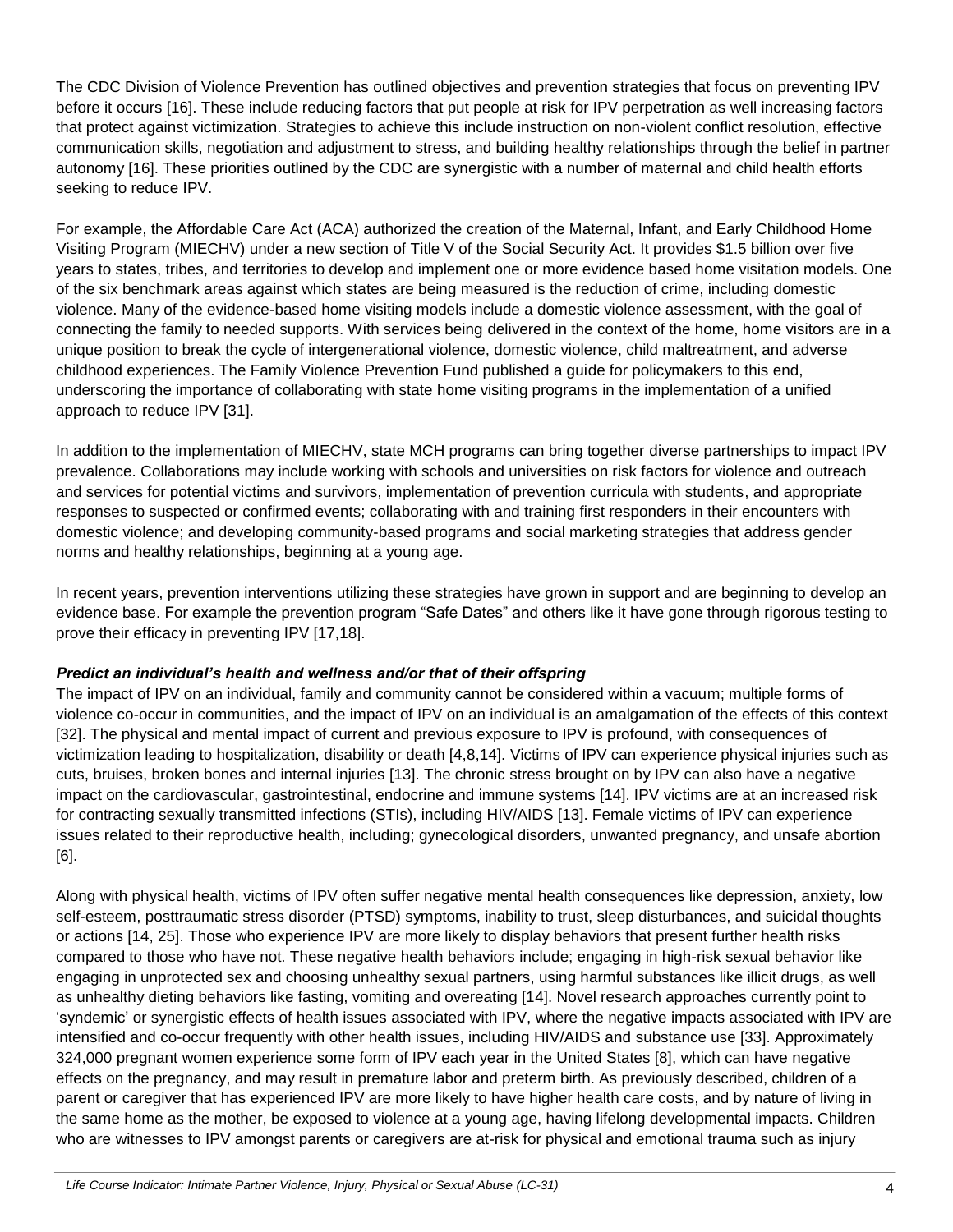related to trying to intervene, PTSD, and difficulties forming emotional attachment [20]. These experiences have the potential to adversely affect development and health over the life course, and an individual's own attitudes and perspective toward violence and healthy relationships.

# **Data Criteria**

## *Data availability*

The BRFSS is the world's largest, on-going telephone health survey system, tracking health conditions and risk behaviors in the United States annually since 1984. Currently, data are collected monthly in all 50 states, the District of Columbia, Puerto Rico, the U.S. Virgin Islands, and Guam for adults 18 years and older. CDC provides state and national level prevalence data on their website.

The CDC develops approximately 80 questions each year. Some of these are core questions asked each year, and some are rotating core questions asked every other year. There are also CDC supported modules that address specific topics that states can use. States may also develop additional questions to supplement the core questions. Modules used by states are noted on the CDC websites. BRFSS has not included the Intimate Partner Violence module since 2007; that year, three states utilized the module: Hawaii, Virginia and West Virginia. CDC offers two optional modules to the BRFSS associated with intimate partner violence: an eight-question module on sexual violence and a seven-question module on intimate partner violence.

In 2007, the last year the modules were available, the questions in the modules included the following [22]:

#### *Module 17: Sexual Violence*

- 1. In the past 12 months, has anyone touched sexual parts of your body after you said or showed that you didn't want them to, or without your consent (for example being groped or fondled)?
- 2. In the past 12 months, has anyone exposed you to unwanted sexual situations that did not involve physical touching? Examples include things like sexual harassment, someone exposing sexual parts of their body to you, being seen by a peeping Tom, or someone making you look at sexual photos or movies?
- 3. Has anyone EVER had sex with you after you said or showed that you didn't want them to or without your consent?
- 4. Has this happened in the past 12 months?
- 5. Has anyone EVER ATTEMPTED to have sex with you after you said or showed that you didn't want to or without your consent, BUT SEX DID NOT OCCUR?
- 6. Has this happened in the past 12 months?
- 7. Think about the time of the most recent incident involving a person who had sex with you –or- attempted to have sex with you after you said or showed that you didn't want to or without your consent. What was that person's relationship to you?
- 8. Was the person who did this male or female?

#### *Module 18: Intimate Partner Violence*

- 1. Has an intimate partner EVER THREATENED you with physical violence? This includes threatening to hit, slap, push, kick, or hurt you in any way.
- 2. Has an intimate partner EVER ATTEMPTED physical violence against you? This includes times when they tried to hit, slap, push, kick, or otherwise hurt you, BUT THEY WERE NOT ABLE TO.
- 3. Has an intimate partner EVER hit, slapped, pushed, kicked, or hurt you in any way?
- 4. Have you EVER experienced any unwanted sex by a current or former intimate partner?
- 5. In the past 12 months, have you experienced any physical violence or had unwanted sex with an intimate partner?
- 6. In the past 12 months, have you had any physical injuries, such as bruises, cuts, scrapes, black eyes, vaginal or anal tears, or broken bones, as a result of this physical violence or unwanted sex?
- 7. At the time of the most recent incident involving an intimate part who was physically violent or had unwanted sex with you, what was that person's relationship to you?

Local level estimates for BRFSS data can be obtained using the Selected Metropolitan/Micropolitan Area Risk Trends (SMART) data. Local areas are metropolitan or micropolitan statistical areas (MMSAs) as defined by the Office of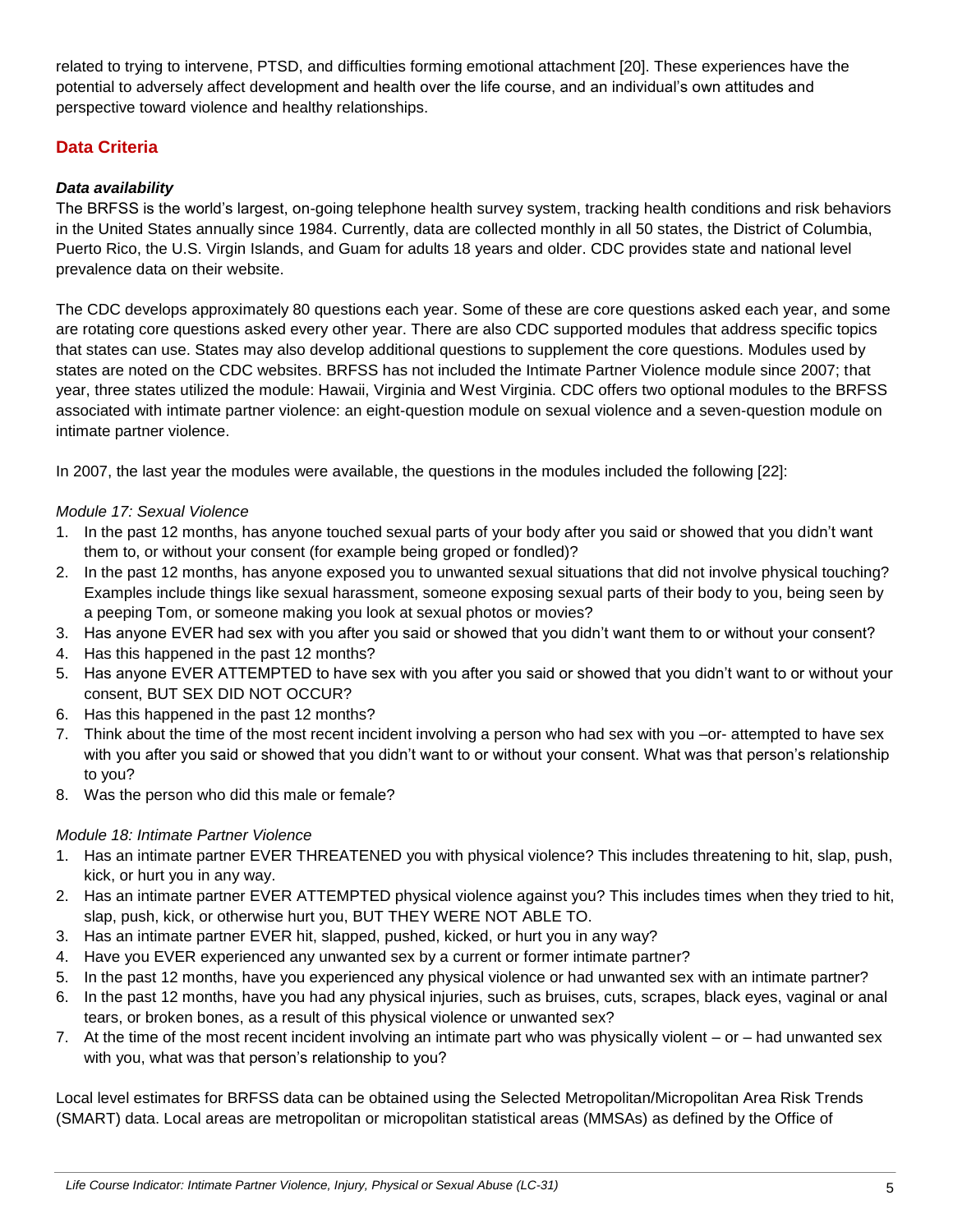Management and Budget. SMART data is currently available for data going back to 2002 for MMSAs with 500 or more respondents.

It is important to note that the BRFSS modules do not contain questions specific to all four categories or types of IPV, specifically, psychological and emotional violence caused by acts, threats of acts, or coercive tactics, including stalking. States wishing to measure these variables on an ongoing basis should visit the following CDC online resource to identify additional data sources, including the recent (beginning in 2010) National Intimate Partner and Sexual Violence Survey developed in partnership between CDC, the National Institutes of Justice, and the Department of Defense: [cdc.gov/violenceprevention/sexualviolence/datasources.html](http://www.cdc.gov/violenceprevention/sexualviolence/datasources.html)

#### *Data quality*

Numerous studies have compared estimates of chronic conditions and behaviors obtained from BRFSS to other national surveys including the National Health Interview Survey and the National Health and Nutrition Examination Survey; while there are some differences, findings on overall health status and certain chronic conditions tended to be similar despite declining response rates for BRFSS.

Since some questions on the BRFSS address sensitive health conditions and behaviors, there is intermittent missing data throughout the dataset. However, refusal to answer generally accounts for a small proportion of responses for most data elements. The notable exception is income, where refusals accounted for over 23 percent of the data in one state in 2010; the median percent missing across BRFSS for income in 2010 was 14 percent.

Quality control computer programs are used to check the raw data for values out of range. CDC performs quality checks for core questions, and each state has its own protocol for checking state-specific questions. Interviewers are monitored during the annual questionnaire pilot period and intermittently during the data collection period to determine whether any interviewer bias exists and to correct any bias that might be found. On an ongoing basis, 10 percent of interview calls are verified.

Specifically regarding refusal to answer and sensitive health conditions, some researchers have sought to better characterize the data quality for responses to the IPV and sexual violence modules. In particular, before a surveyor asks the questions in each module to the participant, he or she asks the question, "Are you in a safe place to answer these questions?" Ranney et al. investigated correlations between responding "not safe" to the screener for the IPV module. These respondents were found to have lower income, lower education levels, and were older than other respondents, and when compared to respondents that responded with experiences of some form of IPV, those that answered "not safe" were more likely to be male. This initial screener for asking the IPV and sexual violence questionnaires points to both the validity of IPV and sexual violence estimates derived from BRFSS and the necessity to further explore validity, reliability and comprehensibility of the safety screener [23].

While not specific to IPV, Potter and Laflamme assessed state level sexual assault prevalence estimates, comparing three surveys: BRFSS, the National Violence Against Women Survey (NVAWS) extrapolations, and state replications of NVAWS. They found significant differences between the prevalence estimates for the three surveys. For example, states that conduct their own sexual violence studies, in general, report higher prevalence rates for both sexual and physical violence. The BRFSS measure was described as reliable since states use the same measure regularly and it produces consistent results. However, the authors cited concerns with the lower level of BRFSS specificity [24].

Prior to 2011, the sampling for BRFSS represented only adults living in a private residence with a landline telephone, but starting in 2011, the sample also included data from respondents living in cell phone-only households. Weighted response rates are presented by state. For 2011, the median weighted response rate for the combined cell phone and landline was 49.7 percent.

The survey adjusts for non-response to reduce the known differences between respondents and non-respondents. Although participants interviewed may not represent a state in terms of age, sex and race distribution, it is believed that weighting the data corrects for this potential bias. As with other health surveys, estimates are based on self-report data and they may over- or underestimate the actual prevalence of a particular risk factor in the population. Despite some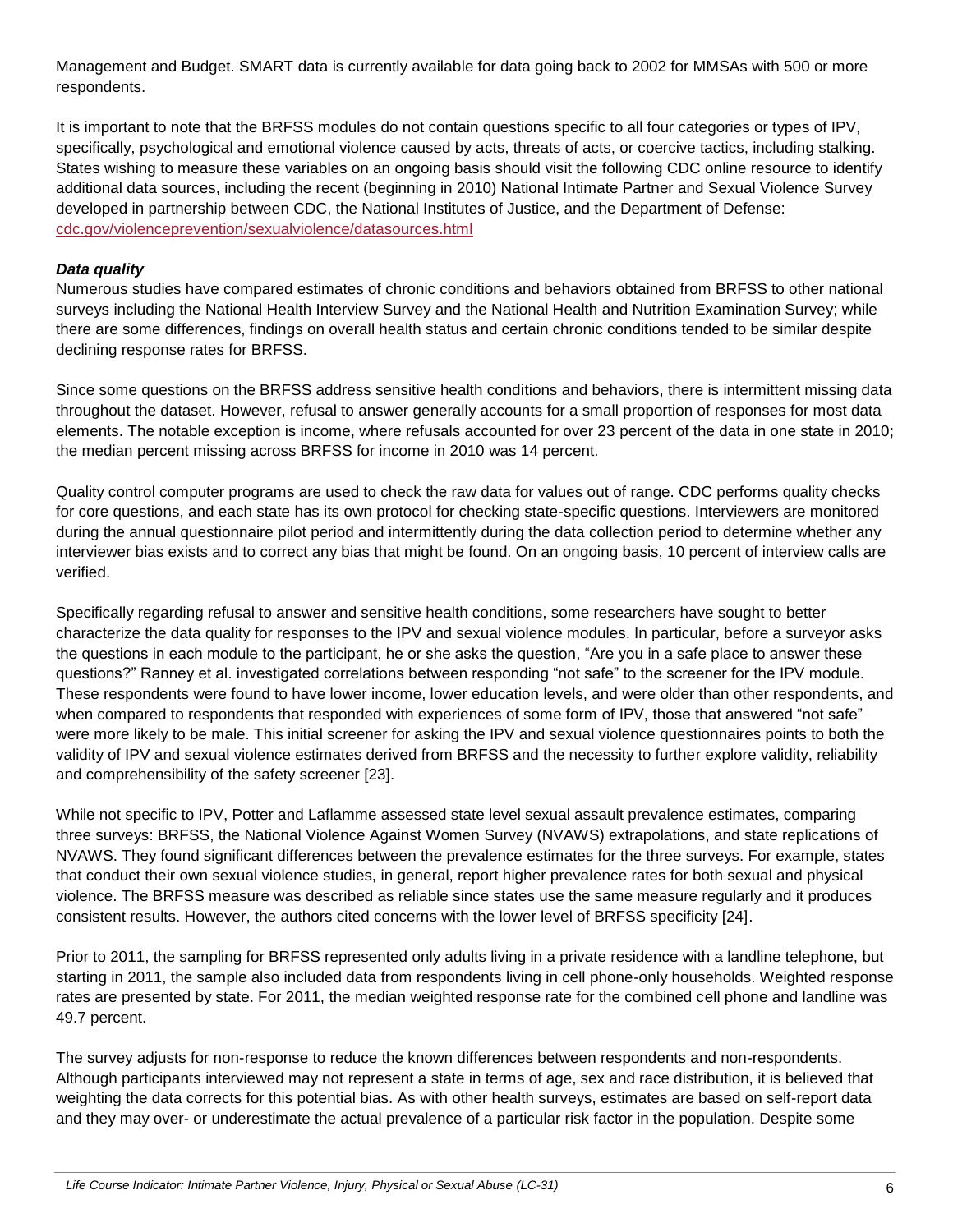oversampling in states by geography, the annual sample size is too small to compute precise estimates at the county level.

# *Simplicity of indicator*

Data weighting and adjustments are applied to the numerator. The level of complexity in calculating and explaining the indicator is simple to moderate. The numerator captures the number of self-reported instances of IPV as indicated by BRFSS per 1,000 individuals. Of importance, the BRFSS module measures behavioral components of IPV (the actions or acts associated with IPV) and does not rely on the respondent to interpret terminology associated with IPV. It also does not measure the impact of IPV (e.g. does the respondent feel in control of his or her own life). With growing national attention on intimate partner violence in the media, in politics (e.g. passage and maintenance of the *Violence Against Women Act of 1994*), and by national and international leaders, explaining intimate partner violence and its public health impact is not overly complex.

# **References**

1 Rand, M. (2006). The National Crime Victimization Survey: 34 Years of Measuring Crime in the United States. Statistical Journal of the United Nations, 23, 289-301.

2 Survey Methodology of the Criminal Victimization in the United States. (2012). Retrieved from:

http://bjs.ojp.usdoj.gov/index.cfm?ty=dcdetail&iid=245#Methodology. On 3/8/13.

3 U.S. Department of Justice. (1989). Redesign of the National Crime Survey. Retrieved from http://bjs.ojp.usdoj.gov/content/pub/pdf/rncs.pdf. On 3/11/13.

4Greenfield, L. (2002). Bureau of Justice Statistics: Data Quality Guidelines. Retrieved from

http://bjs.ojp.usdoj.gov/content/pub/pdf/dataquality.pdf. On 3/11/13.

5 Center for Disease Control and Prevention. (2012).Injury Center: Violence Prevention: Intimate Partner Violence. Retrieved from: http://www.cdc.gov/ViolencePrevention/intimatepartnerviolence/index.html. On 3/11/13.

6 World Health Organization. (2002). Intimate Partner Violence, Fact Sheet.

7 Anstey, C., World Bank Managing Director. (March 6, 2013). Remarks for the Event: Intimate Partner Violence-Effective Intervention. Retrieved from: http://www.worldbank.org/en/news/speech/2013/03/06/remarks-for-event-intimate-partnerviolence-effective-interventions. On 3/11/13.

8 The American College of Obstetricians and Gynecologists. (2012). Intimate Partner Violence. Women's Health Care Physicians Committee Opinion, 518.

9 Healthy People 2020. Healthy People 2020 Objective Topic Areas and Page Numbers. IVP-40. Retrieved from http://www.healthypeople.gov/2020/topicsobjectives2020/pdfs/HP2020objectives.pdf. On 3/12/13.

10 Catalano, S., U.S. Department of Justice Office of Justice Programs, Bureau of Justice Statistics. (November, 2012). Intimate Partner Violence, 1993-2010. Retrieved from: http://bjs.ojp.usdoj.gov/index.cfm?ty=pbdetail&iid=4536. On 3/8/13. 11 Halpern, C.T., Spriggs, A.L., Martin, S.L., Kupper, L.L. (2009). Patterns of Intimate Partner Violence Victimization for Adolescence to Young Adulthood in a Nationally Representative Sample. Journal of Adolescent Health, 45, 508-516. 12 Abramsky, T., Watts, C.H., Garcia-Moreno, C., Devries, K., Kiss, L., Ellsberg, M., Jansen, H., Heise, L. (2011). What Factors are Associated with Recent Intimate Partner Violence? Finding for the WHO Multi-County Study on Women's Health and Domestic Violence. BMC Public Health, 11(109).

13 Black, M.C., Basile, K.C., Breiding, M.J., Smith, S.G., Walters, M.L., Merrick, M.T., Chen, J., Stevens, M.R. (2011). The National Intimate Partner and Sexual Violence Survey (NISVS): 2010 Summary Report. Atlanta, GA: National Center for Injury Prevention and Control, Centers for Disease Control and Prevention.

15 Clark, K.A., Biddle, A.K., Martin, S.L. (2002). A cost-benefit analysis of the Violence Against Women Act of 1994. Violence Against Women, 8(4), 417-428.

16 Center for Disease Control and Prevention. (2006). Promoting Respectful, Nonviolent Intimate Partner Relationships through Individual, Community, and Societal Change. Strategic Direction for Intimate Partner Violence, Retrieved from: http://www.cdc.gov/violenceprevention/pdf/IPV\_Strategic\_Direction\_Full-Doc-a.pdf. On 3/19/13.

17 Foshee, V.A., Bauman, K.E., Ennetr, S.T., Suchindran, C., Benefield, T., Linder, G.F. (2005). Assessing the Effects of Dating Violence Prevention Program "Safe Dates" Using Random Coefficient Regression Modeling. Prevention Science, 6(3), 245-258.

18 Langhinrichsen-Rohling, J., Turner, L.A. (2012). The Efficacy of an Intimate Partner Violence Prevention Program with High-Risk Adolescent Girls: A Preliminary Test. Prevention Science, 13(4), 384-394.